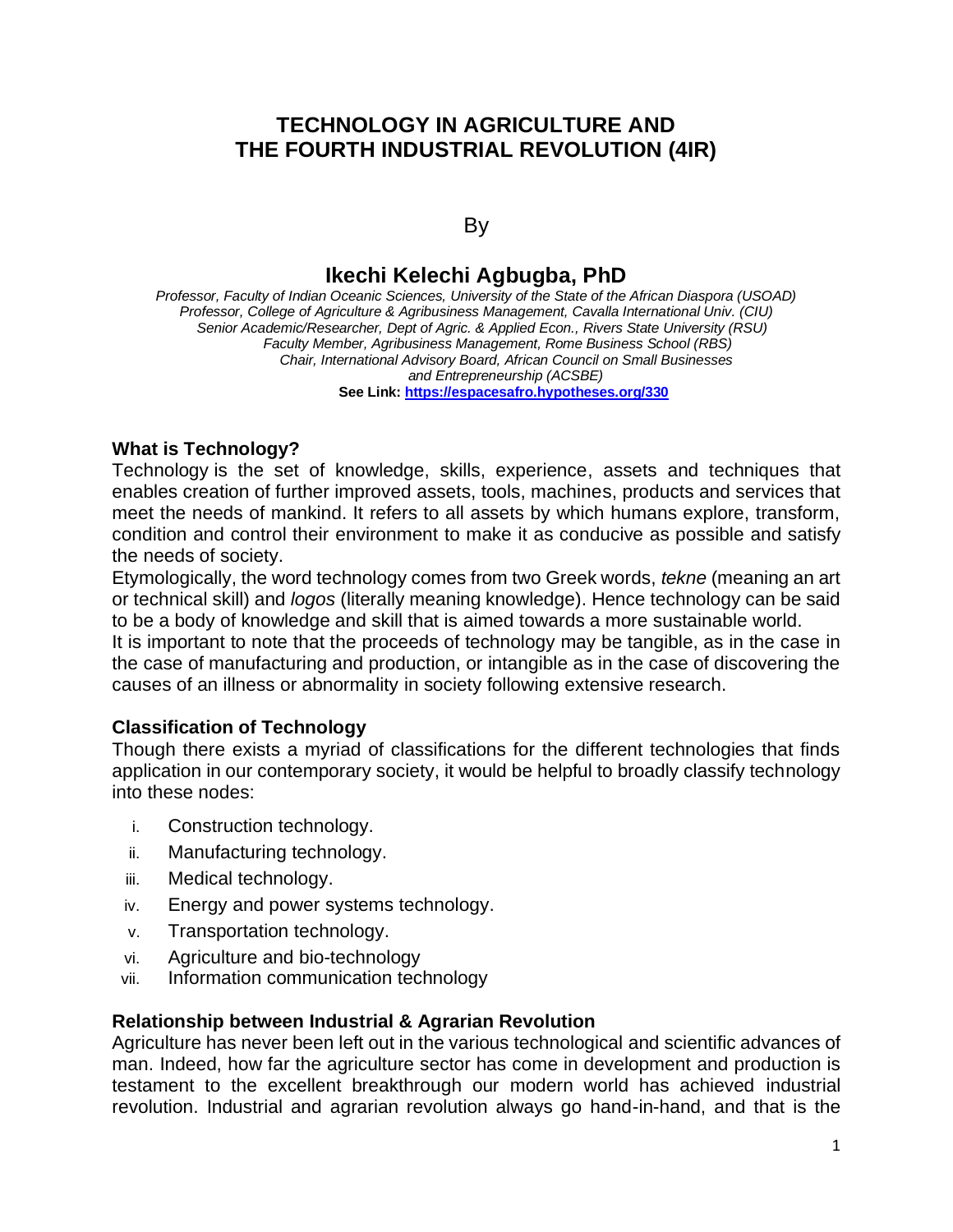reason why economies in which agriculture is stagnant does not show industrial development.

### **Agriculture and Biotechnology**

Technology has enabled the venture of food and industrial raw materials provision to transcend beyond just manually orchestrating and performing the activities that makes such provisions possible, but utilizing as much of the knowledge and experience mankind has garnered from the environment guide this. A concrete instance of this very apparent in what is obtainable in the agriculture sphere today. Today's agriculture routinely uses sophisticated technologies such as robots, temperature and/ moisture sensors, aerial images, and GPS technology to monitor and facilitate farm activities. These advanced devices, precision agriculture and robotic systems allow businesses to be more profitable, function efficient, safe, and in the most environmentally friendly manner. The process by which technology transformed agriculture from its most basic state far back at the Stone Age to the level of sophistication abounding at the present time can be referred to as Industrialization.



**Figure 1.0: Info-Agritech: A Potential Game Changer for sub-Sahara Africa**

### **Industrialization and Its Effects?**

All the afore mentioned categories of technology are responsible for initiating industrialization processes in different dimension and for different facets of the society. Industrialization has enormously positive impacts on wages, productivity, wealth generation, social mobility and standard of living. During industrialization, all wages tend to rise, though the wages of some rise much faster than others.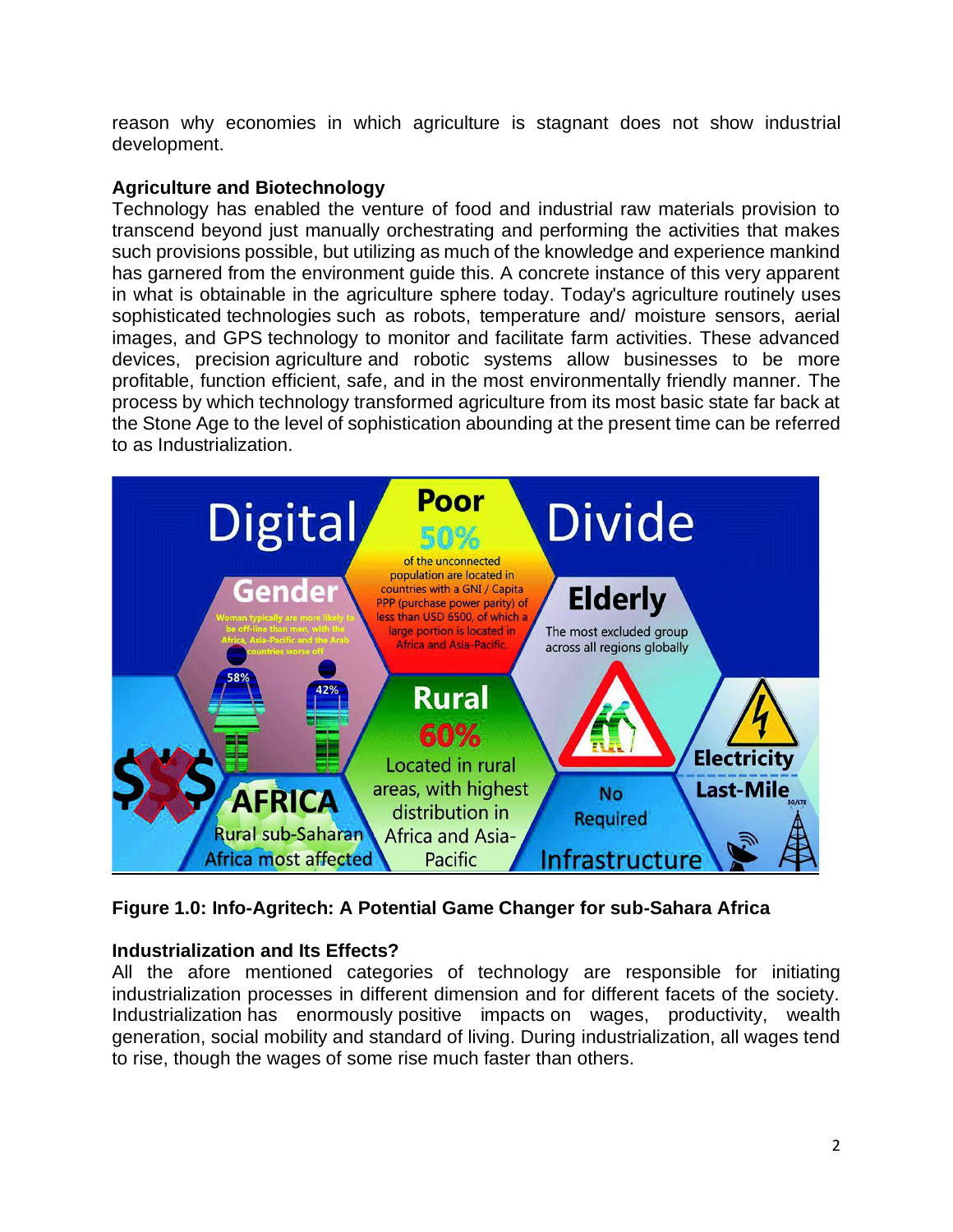Generally, it is reckoned that the world has gone through 3 cycles of industrialization referred to as the industrial revolutions, and is currently at the verge of entering fully into a fourth one (4IR).

Important advantages of industrialization include:

- Growth of industries has resulted in large scale production of goods which are available to the consumer at much cheaper rates.
- With industrialization, there has been remarkable savings in time and labor in different areas of human activities.
- Industrialization has resulted in a considerable rise in the standard of living of the people.
- A number of substitutes in consumer goods are available by virtue of the healthy competition that has accompanied industrialization.

### **How did Technological Advances in Agriculture Appear during the Previous Industrial Revolution?**

The first, second and third industrial revolution (1IR, 2IR & 3IR) as indicated in Figure 2.0 carried along the agricultural sector in full participation. While the 1IR saw the replacement of crude tools and implements with constructed machines for different agricultural processes, the mechanized farming achievable at the time was limited by a need for still yet, massive human involvement with these machines. Historically, the three of the most influential of the inventions of this revolution were the coke fueled furnace, steam engine, and spinning jenny; all of which increased production capabilities for agricultural goods.

During the 2IR, the introduction of the assembly line manufacturing procedure was unarguably the most prominent of the technologies born during the period, and agro-allied industries were not left out, as production lines for slaughterhouses and the textile industry were fully operational in the time period. This epoch also saw advances in all major facets of transportation, most notably the jet engine and the railroad network, that helped facilitate the movement of crops, livestock and actors in the agricultural value chain.

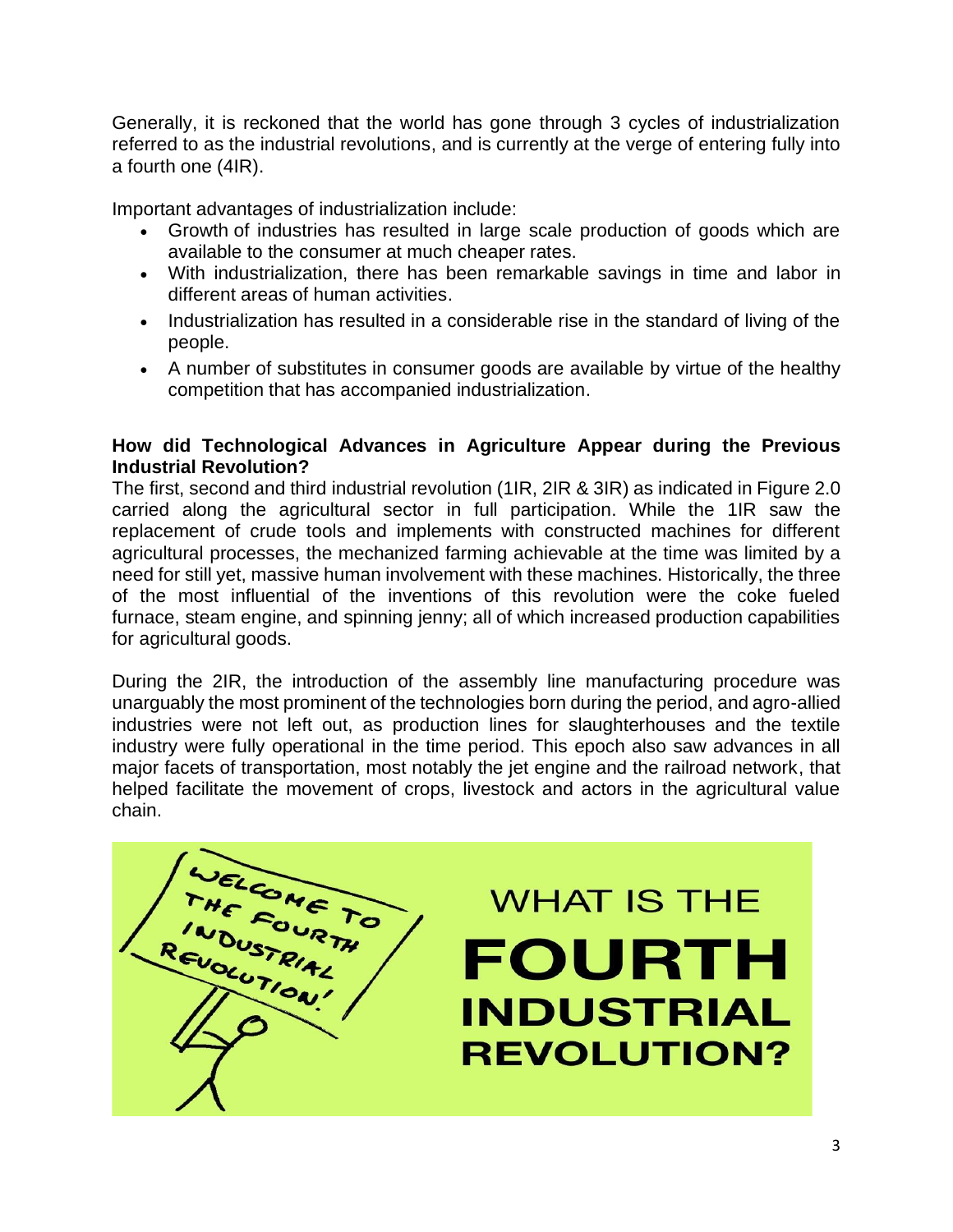The 3IR, also aliased the information age, saw technology transforming from mechanical to digital forms, with so much replacement of actual human operators for technological equipment and/ facilities with computers, from the microprocessor calculating farm inventory and records to database engines archiving billions of rows of farm business data in remote servers. This age witnessed improved record keeping and business analysis of farm businesses. Genetically modified crops, hybridized animals and improved seed varieties and/ resistant species of plants and animals were also researched into and developed. In addition to better farming equipment and better practices, advances in technology during this time period helped increase the supply and quality of food, though the better food supply created a population boom—which created a potential problem as jobs were already being lost due to the invention of the silicon chip, and even still the environment was positioned unprecedented population explosion. Hence the need for a more sustainable way form of emerging technologies became expedient, and innovations and solutions towards addressing the challenges posed by the 3IR gave birth to a 4IR.

The 3IR had many positive effects. Among which was an increase in wealth, the increase in production of goods and the standard of living, the access to healthier diets, better housing, and cheaper goods, and education which greatly increased during the period. The most important roles played by the 3IR, which greatly facilitated the developments to be accounted for the newer revolution were:

- It developed the economy.
- It led to the emergence of machines capable of being manufactured in bulk amounts, through precision machining and Computer Numerical Control (CNC) knowledge.



**Fig 2.0: Summary of the Industrial Revolutions (1IR, 2IR, 3IR and 4IR)**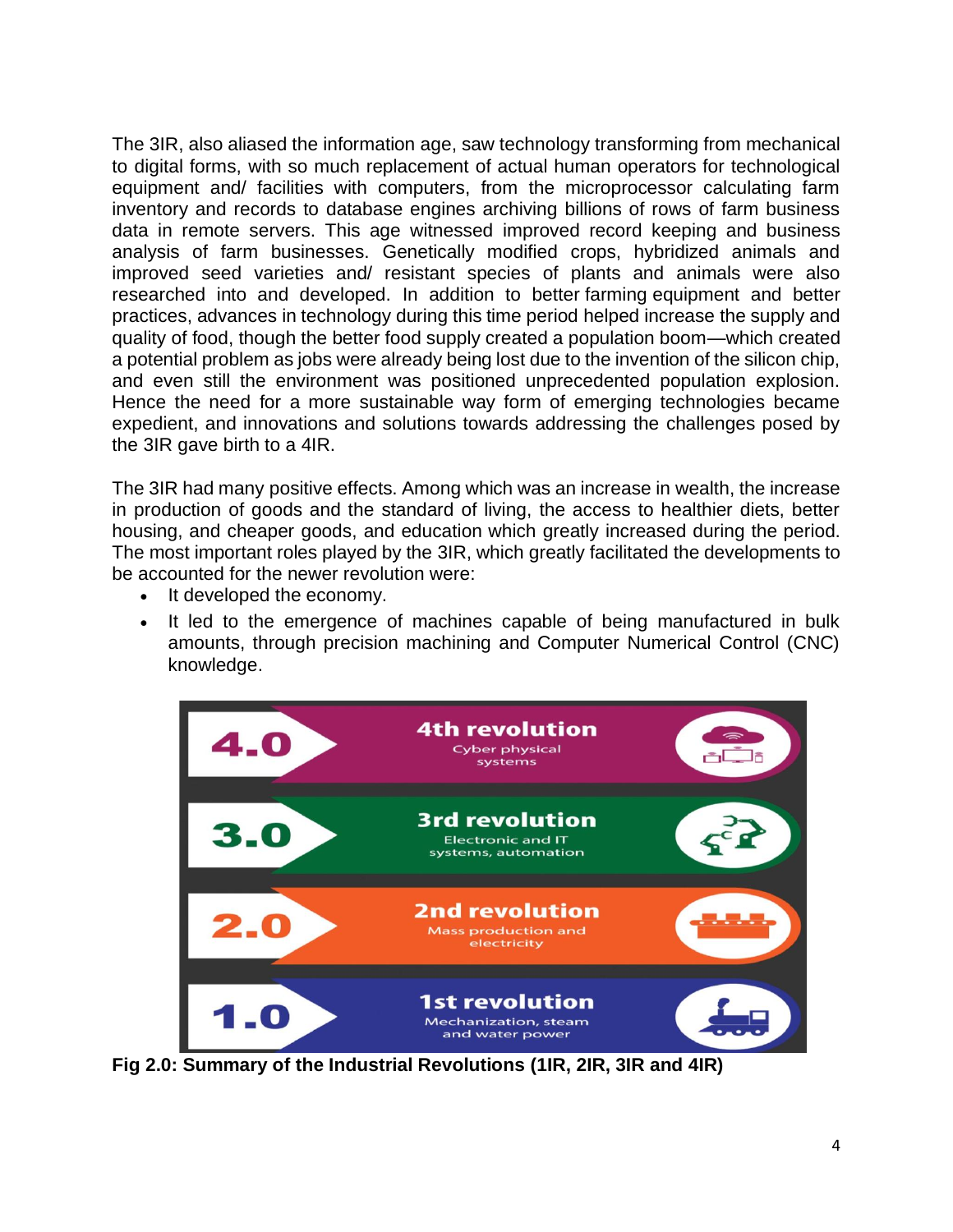- It made the full mechanization of businesses, including agribusinesses possible.
- Communication and transportation (for instance the autopilot invention made air travel and other means of transportation safer) improved dramatically.
- Improvements in sanitary conditions and medical care gradually occurred.

As far as agriculture is concerned, it is important to note a subtle role the third (and in fact all previous revolutions) played: the sustained growth of non-agricultural employment and the transfer of part of the rural labour force to the towns had an effect of stabilizing the number of agricultural workers, halting the growth of population pressure on the land, and thus created conditions for improved labour productivity for subsistent and commercial farmers alike.

# **The 4th Industrial Revolution (4IR)**

Though there is not quite a consensus on the actual dating regarding the kick-off of the 4IR, we can argue that the beginning of the 4IR was around 2014 with the arrival of smart fabrics and online production management.

The 4IR is characterized by the fusion of the digital, biological, and physical worlds, as well as the growing utilization of new technologies such as artificial intelligence (AI), cloud computing, robotics, 3D printing, the Internet of Things (IoT), machine learning, computer vision and advanced wireless technologies, among others. In the agricultural domain, the technologies of the fourth industrial revolution have led to such developments as:

- *Bio-mimicry for Bees and drones:* If the adverse effects of climate change is not checked, scientists warn that food shortages could be more likely which will drive up prices and lead to economic hardships for some of the population. The biomimicry and agricultural drone technology is one of such developments to mitigate against such, as pollination can now be fast tracked with these, thus facilitating the availability of certain food.
- *Artificial intelligence, manufacturing process automation and the Internet of*  **Things:** By programming computers and smart machines to carry out tasks, and making smart decisions through connecting with other software facilities all around the globe via IoT, farm and agro-allied activities are now capable of achieving efficiency and performing optimally, as the AI programmable machines carry out their task on a rule basis, thus making room for no error, and in cases where subjectivity needs to be included, remote connection between agents for making such decisions (either humans or some other computer) is readily available by virtue of the IoT. Automation of manufacturing processes not only makes an agro processing plant capable of running non-stop all year round, but it also effectively reduces the cost of labour by at least 2/3 of what was obtainable prior to the automation, as whereas the factory worker may only put in 8 hours a day, the automated machine put in 3 times that time thus being equivalent to 3 factory workers.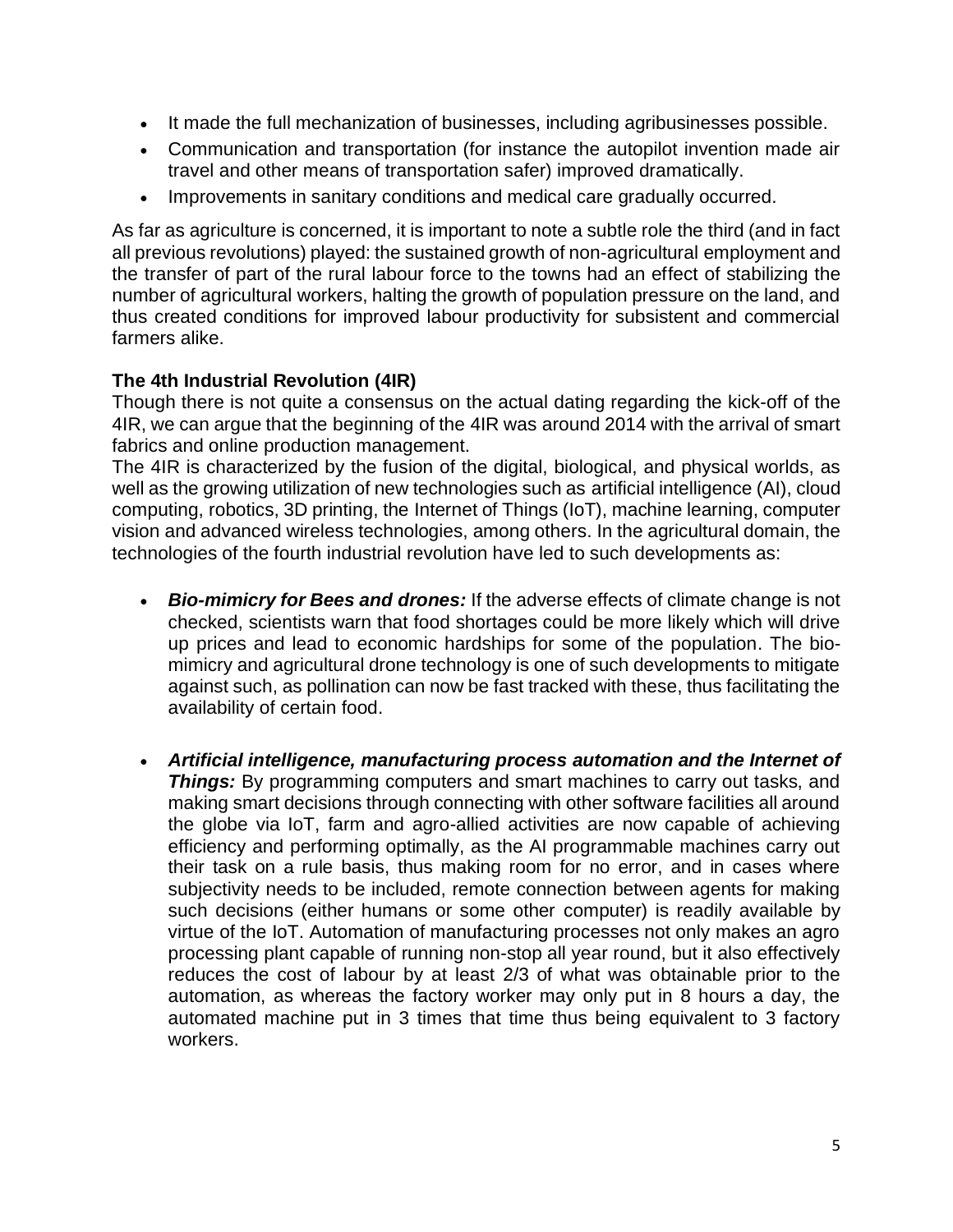- *Blockchain technology:* Connecting physical activities via digital models leads to effective tracking of progress and/ fall-outs from an original plan or designed workflow. Such modelling for the stock market has enabled investors in the agricultural sphere make more informed decisions and moves regarding trading and exploring the potential for their return on investment (ROI). Risk on Crypto trading also can be reduced given a proper blockchain design that would deny any attempt to externally modify an original connection design.
- *Urban agriculture and vertical farming:* With the pressure on land resources and the activities of man like bush burning and deforestation even diminishing the quality of land that may be available, methods of farming in the 4IR now incorporates planting on vertical walls which would only require as little space as just what the foundation of such walls may require together with the expected maximum heights of crops grown in view. This breaks the previous paradigm that rural areas are the destination for farming, as urban centres can readily make the little space required for a vertical farming practice.
- *Genetic editing:* Enabling technologies of the 4IR for custom designing deoxyribonucleic acids (DNAs) to meet certain expectations in plants and animals, like disease resistance and rapid growth rate is now being enjoyed by farmers of the 4IR, as the risk of farm losses are now reduced to the barest minimum with such controlled species being used as parent stock by such farmers.

### **Impact of 4th Industrial Revolution**

In the case of the 4IR, its advantages are evident in the increased productivity, efficiency and quality in processes, the greater safety for workers through eliminating unsafe conditions or the need for workers to be physically present in dangerous environments, the enhanced decision making with data-based tools, and the improved competitiveness by developing customized products.

According to the World Economic Forum Global Risks Report 2017, "the 4IR has the potential to raise income levels and improve the quality of life for all people. The 4IR is largely driven by four specific technological developments: high-speed mobile Internet, AI and automation, the use of big data analytics, and cloud technology.

### **Prospects of the Fourth Industrial Revolution**

Asides the general benefit of more conducive, efficient and effective activities being carried out with the utilization of the technologies of the 4IR, the technology of 4IR allows for improved safety in dangerous work environments such as in the mining and construction industries. Lives that could be lost in such industries, as well as injuries that may occur, can be totally prevented by using robotic technology. As an example, the 4IR's technology for fire-fighting involves using robots or the elide balls in place of any human firefighter in an active fire scene.

In surveys carried out on employees, regarding their endorsement for technologies of the 4IR, most employees, acknowledged that 4IR is contributing to a better work experience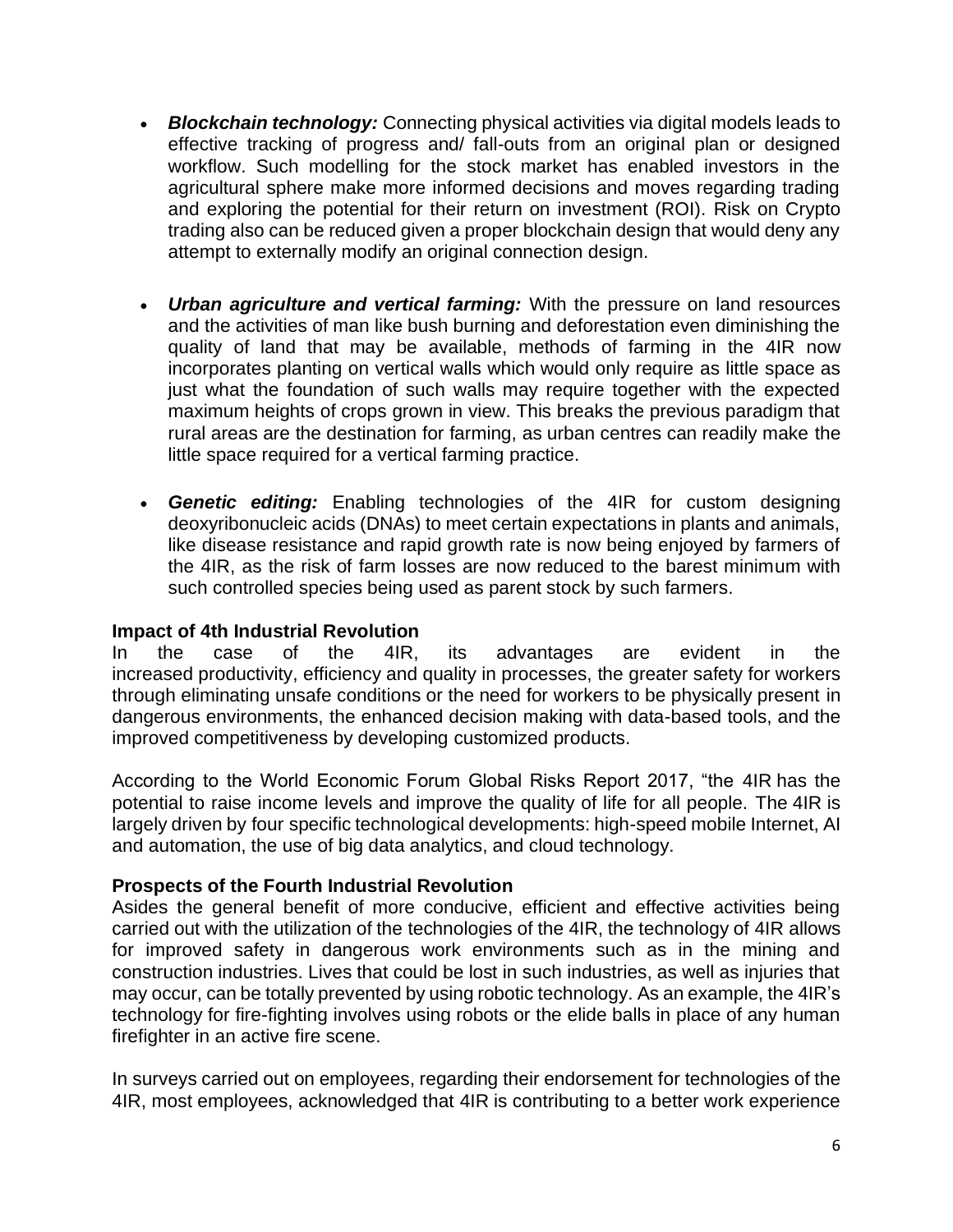by saving time, enabling corporate work to be carried out from anywhere, improving their organizational skills and productivity through unprecedented software/office tools, and all together providing a better work-life balance. Though some of workers also express some fear regarding their job security, and the possibility of one day being declared redundant to be replaced by a robot.

#### **The Need for Innovation in Agriculture in the New Revolution**

We have good reason to embrace innovation in agriculture at every point in time, as It plays a key role in feeding a hungry world, improving the quality of our natural resources and enhancing the quality of life of our citizens.

The 4IR will change production, distribution, and consumption as well as the rural environment and rural life. At the same time, its technologies provide opportunities to further develop agricultural systems by overcoming difficult problems that were not solved during the earlier revolutions, due to the limited technologies during those epochs of history.

The 4IR is starting to change how the world thinks about problems. The goal now is not just to make a problem to cease, but rather to discover sustainable solutions to problems. The problem of food security, for instance can be said to have a plan that would increase farm yields, at lower costs and minimal environmental impact as its solution—and not the production of inorganic food to substitute any dearth of organically grown food.

The technologies of the 4IR have significant impact on contemporary agricultural problems. One of such is the potential to address weather-related problems. Agriculture is heavily affected by the weather, and currently science has no solution for improving rainfall availability in regions with little rainfall, technologies like the water culture farming and smart irrigation can still be used to make effective production possible irrespective of the weather and/ climatic condition of a given place.

### **Positive Implications of 4IR on Businesses**

On the whole, there are 4-main positive effects that 4IR has on business—brighter customer experience and expectations, capacity strengthening for continuous product enhancement, collaboration on innovations, and flexible, dynamic and more responsive organizational structures.

A key player to the accumulated positivity above is the fact that 4IR enables almost anything physical to have a digital component. Physical products and services, can now be enhanced, if not directly, then at least by enhancing their digital capabilities which ultimately increases their value.

#### **Implications of 4IR: From an Agriculture Sector Perspective**

In the broad view of 4IR, the advantages are evident: increased productivity, efficiency and product quality in processes, reduced risk of business and operations, and so forth.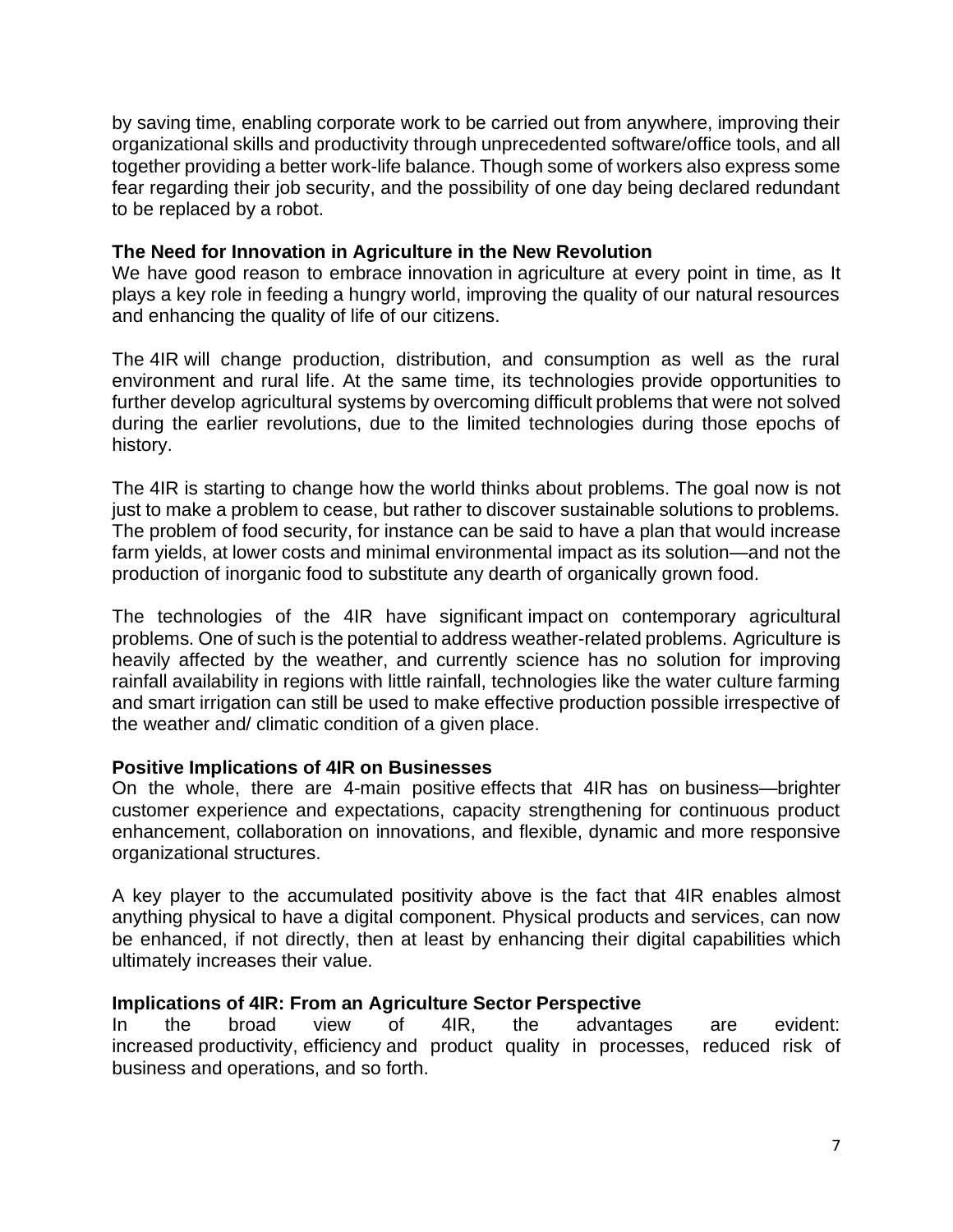The 4IR is however starting to change how every agricultural player, from a family farmer to a global conglomerate, produces food and related products. The spread of the socalled essential technologies — such as AI, blockchain, drones, and the Internet of Things (IoT) — to agriculture is leading to increased yields, lower costs, and reduced environmental impact. These tools are also empowering farms to unlock new plant-based innovations and increasing their resilience to extreme weather events and climate change. The price for the most of these however, is that significant money is at stake. In 2018, agritech startups raised US\$16.9 billion, which marked a record 43 per cent increase over the previous year. As compatible technology and high-speed wireless networks spread more quickly — with telecom operators are planning to invest as much as \$1 trillion on 5G infrastructure by 2025 — the adoption of agriculture-related technology will by all and sundry farmers would definitely accelerate.

This revolution in agriculture imposes new demands on producers and the organizations that serve them. To thrive in 2030 and beyond, agricultural companies must choose carefully among the new technologies, to avoid wasting time and money or worse — missing out on critical opportunities. Many companies will also need to change how they organize themselves and their business lines to best use these technologies. The right approach to all these challenges requires that companies define their place in the digitized world of agriculture, then identify and develop the right capabilities system to succeed in it.

We cannot know exactly how the world will look in 2030, but existing megatrends indicate the likelihood of more people, more of whom will live in cities; more extreme weather shocks and natural disasters; greater pressure on fresh water, arable land, and other natural resources; and overfished, overheating, and rising oceans. All these may sound bleak, but with the right approach, agricultural companies can feed this near-future planet better than ever, while reducing pressure on resources.

A tremendous variety of technologies are currently in development. One Brazilian company, for example, offers a system that uses drones and IoT sensors to gather data on pigs and their environment. It enables swine farmers to enter further information, such as the pigs' weight or births, into the system by simply speaking into their phones. Analytics, synchronized across a swine farmer's entire operation, provide visuals on every stage of production. Farmers can share the information with suppliers of feed and medicines, or establish key performance indicators for supervisors and managers. Other companies have similar solutions on the market for other types of livestock.

Amazingly, some 4IR agriculture technologies seem to come straight out of science fiction. One firm is developing a swarm of miniature autonomous robots that can plant seeds. Controlled by a farmer's handheld tablet, which is operated with the help of satellites and cloud-based software, the swarm will be able to put each seed in the right place with greater precision than current approaches can. Not incidentally, the technology will eliminate the need for planter bars, tractors, and tractor operators. Because the swarm can adjust seed locations for changing conditions, this development will increase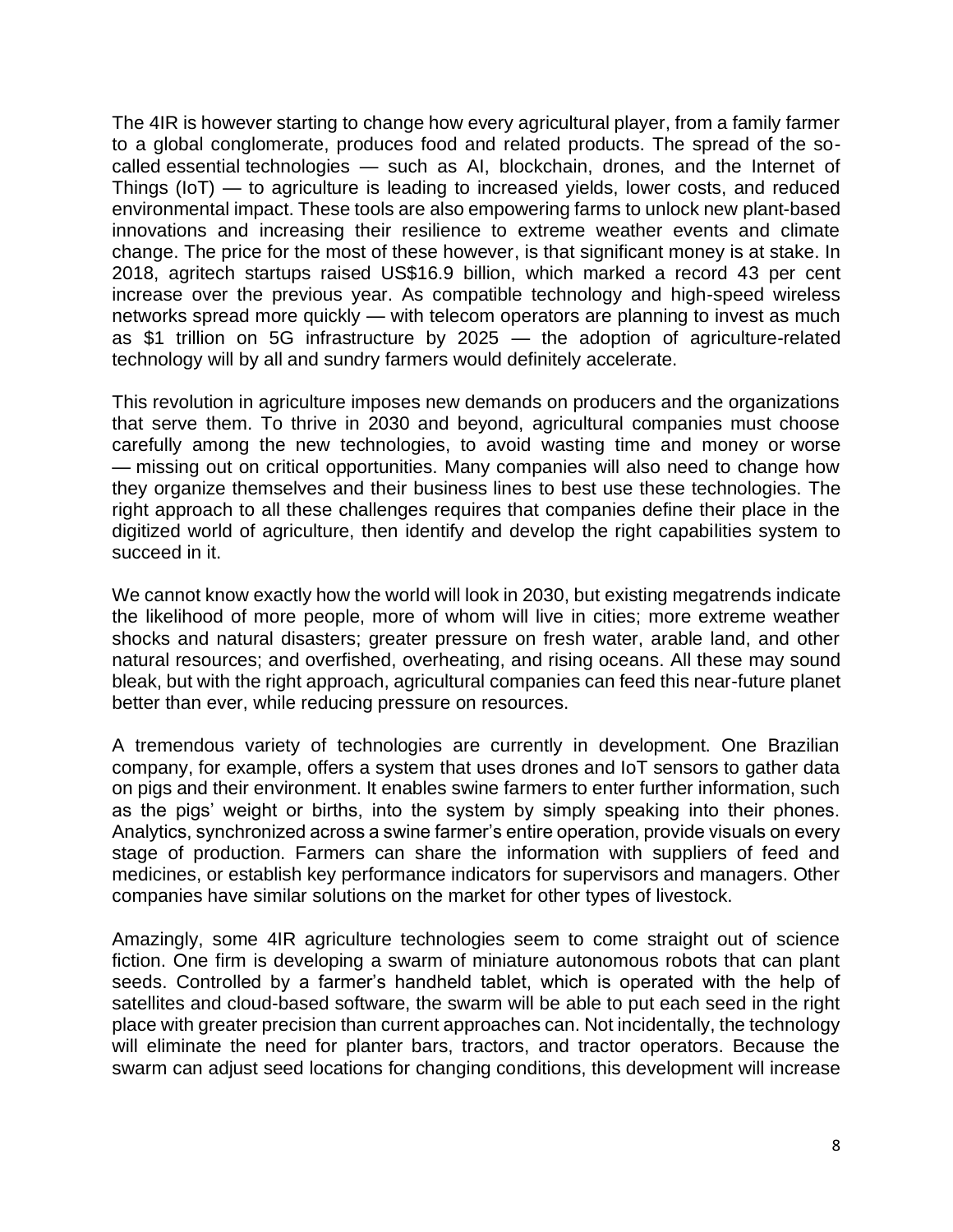yield, with lower costs, speed up planting operations, and reduce the impact of tractors and other diesel engines on soil structure and on the atmosphere.

So many new technologies, products, and services are appearing that the entire sector will soon be unrecognizable to participants of a generation ago. To prepare for this future, agricultural companies must take the right steps right now, which can be summarized as follows:

- Improve on available digitization with innovation
- Questioning the results of automation
- Collaborating and networking with actors in the same business line
- Creating unique business models based on core strengths
- Monetizing business opportunities from sustainability

### **How the fourth Industrial Revolution can be Fully Harnessed by Farmers and Agribusiness Practitioners?**

The 4IR provides a lot of opportunities to drastically change we live, work, and communicate. It's reshaping government, education, healthcare, and agriculture—and just too many aspects of it. If harnessed properly, the technologies of the 4IR would be able to improve the future of agriculture, provide more value from the 'as is' development currently of value in the sector future, and the change the value system of the population. Whether an agribusiness is in the midst of a full-on effort to implement 4IR solutions, or is just beginning to understand the need, 5 steps can help set a company on the right path, course-correct along the way, and arrive quickly at the desired future state:

### *1. Improve on available digitization with innovation;*

The most common response of companies has been to plug new technology into old business models, with the hope of enhancing those models with smarter tools and more data. But that tactic is flawed. Making old models work better isn't enough — not when technologies are enabling all-new models that can render the old ones obsolete.

So many new technologies, products, and services are appearing that the entire agricultural sector will soon be unrecognizable to participants of a generation ago. To prepare for this future, agricultural companies must take the right steps right now.

Many pesticide and fertilizer companies, for example, are using 4IR technologies to provide better products and roll them out faster than before. That might sound like a success story, but precision farming — which uses IoT sensors, high-resolution 3D aerial imagery from drones, and AI-powered analytics to analyze the characteristics of soil and the behavior of crops down to the square inch may soon significantly reduce the need for fertilizers and pesticides altogether.

A better approach for manufacturing companies is to discover and develop these new business models, creating new markets along the way. Instead of looking for a better product, companies should look for better *solutions* for the problems that their customers face, whether those customers are farmers, agricultural suppliers, or end consumers.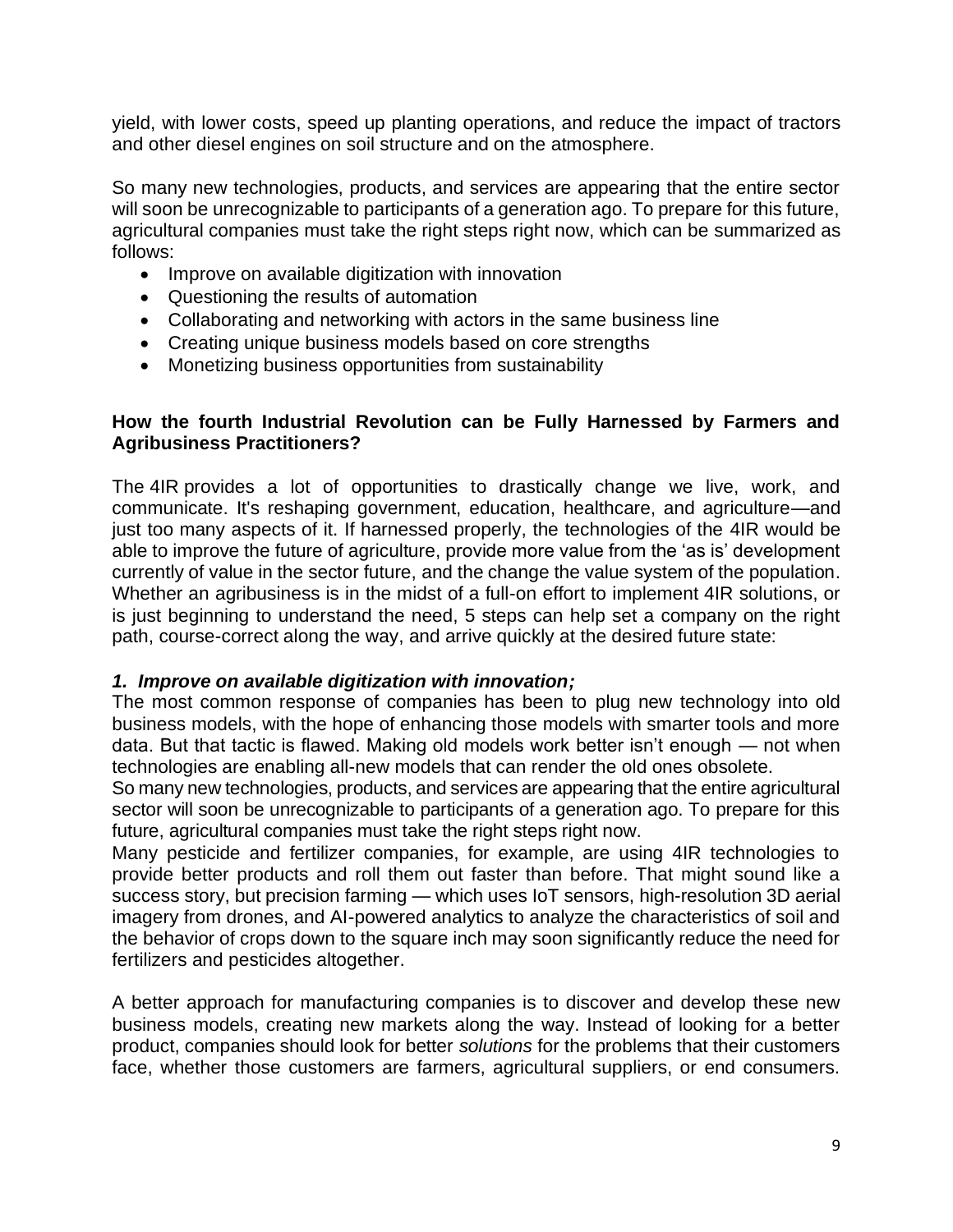Many successful solutions will bring together products and services from multiple companies, rather than just using products manufactured by the solution provider.

To determine which solutions to offer and how to offer them, companies need to fully understand their current competitive position, including its strengths and vulnerabilities. Leaders can then determine where they want to compete in the agriculture ecosystem of the future. In whichever competitive position they choose, they will need the right capabilities to win. Organic innovation, joint ventures, incubators, and acquisitions should all be considered to get an organization learning and evolving.

Companies will need many different capabilities, depending on their chosen competitive position.

### *2. Questioning the results of automation:*

Digitization is perhaps the clearest example of how 4IR technologies can, and should go, beyond simply making traditional business models work better. Such technologies are leading an all-new agriculture value chain, with digital businesses at each link of that chain tapping into new revenue streams. The forward-looking agricultural companies don't just capture and harness data. They help clients figure out what data they need and how they will get it; they also help standardize and analyze data to recognize patterns and formulate recommendations. In other words, they generate a "so what" from the reams of data in which so many organizations are currently drowning.

In practice, producing this "so what" usually means applying analytics in order to operate equipment more efficiently; determine more accurate feed formulations; manage animal well-being; create marketplaces; and better manage logistics, pricing, customer performance, and more.

For example, John Deere is increasingly selling data management services in addition to farm equipment. The company's Operations Center system enables farmers to collect data from equipment (whether or not that equipment was manufactured by Deere), see and analyze that data on dashboards, share data with partners (including a suite of thirdparty, software-as-a-service providers), and operate machines remotely.

For instance, John Deere and other companies like it, data analytics is no longer a cost center, targeted for cuts. It is a strategic capability that can create new business models.

### *3. Collaborating and networking with actors in the same business line:*

It's impossible for any single company to gather, manage, develop, and use all the sources of data and all the new technologies that emerging agricultural business models depend on. The autonomous super-farms and bio-factories that may soon provide much of humanity's food will still require multiple stakeholders, from conglomerates to startups to farmers in the field, working together.

Leading agricultural companies will be skilled at partnering with other companies, large and small, and with universities and other sources of innovation to identify trends and capitalize on external knowledge. They will be "extroverted," outward-looking organizations, with the vision to orchestrate new agriculture ecosystems. And they'll use mergers and acquisitions to fill gaps in 4IR-based business models.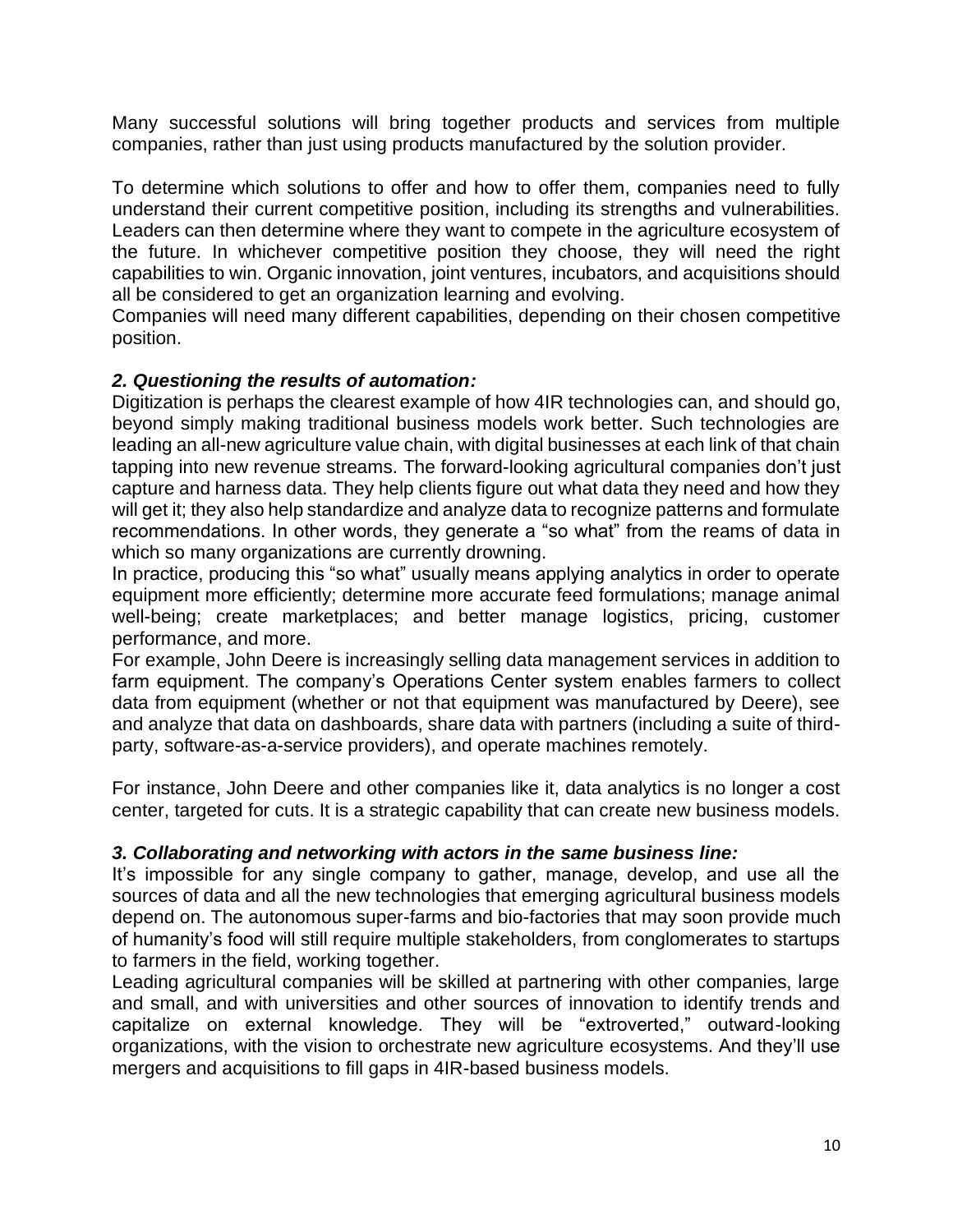Collaboration should always be grounded in a company's objective assessment of its own strengths and where it will be better off capitalizing on the strengths of an external partner. For example, one company may be strong in food processing but need partners for food formulation insights. Another may have exciting R&D but need partners to get its inventions into the marketplace. The key is to understand one's role in the agricultural value chain of tomorrow, then build the partnerships and make the deals to strengthen that role.

Consider how McDonald's (at the end of the agriculture value chain) recently acquired an Israeli AI startup called Dynamic Yield, which has strong capabilities in using analytics to personalize customer options. McDonald's will use the new asset's tools to vary digital drive-through menus based on the time of day, the weather, how busy the restaurant is, and trending menu items. When a customer places an order, the AI system will instantly suggest other items to complement it. Using the data, it gathers the system and will improve its own performance over time.

### *4. Creating unique business models based on core strengths:*

Every company, inside and outside agriculture, wants to be more innovative. But the winners will be those that base their efforts on a sound understanding of their existing corporate strengths and culture.

For instance, Cargill assisted in the development of an open source [blockchain](https://www.cargill.com/2019/cargill-invests-digital-engineering-to-support-hyperledger-grid) solution to provide reusable digital tools for supply chain use cases, including food safety and traceability. Because the system is open source, it does not exclusively sell Cargill's products. But the company is putting itself in the middle of global innovation, connecting with potential suppliers and clients, and giving itself the potential to help shape blockchain to its benefit.

Whatever their specialty, agricultural companies will need procedures to systematically screen, evaluate, and prioritize emerging technologies. They will also need crossfunctional collaboration to better identify and more quickly develop and implement the best ideas; internal R&D and technology units capable of rapidly building pilots; and an agile approach to get the most promising ideas into the market quickly, based on continuous feedback loops that take advantage of real-world customer input. It's critical for companies to test a wide array of solutions, "fail fast" on less-promising ideas, and reallocate capital and other resources to the winners.

### *5. Monetizing business opportunities from sustainability:*

Sustainability is not just a good idea. It's also one of the largest profit opportunities for the agricultural sector. A United [Nations](http://report.businesscommission.org/) backed study put the potential value of business opportunities related to food and sustainability at \$2.3 trillion by 2030. Such opportunities go far beyond marketing. They're based on reducing food waste; reformulating products and packaging; developing new fertilizers and more precise ways to improve plant characteristics; managing farms, forests, and oceans with a smaller carbon footprint; promoting micro-irrigation; and increasing composting and energy capture, for example. To succeed with these and other opportunities, companies must understand the societal expectations, ecological changes, and technological advances behind them. They must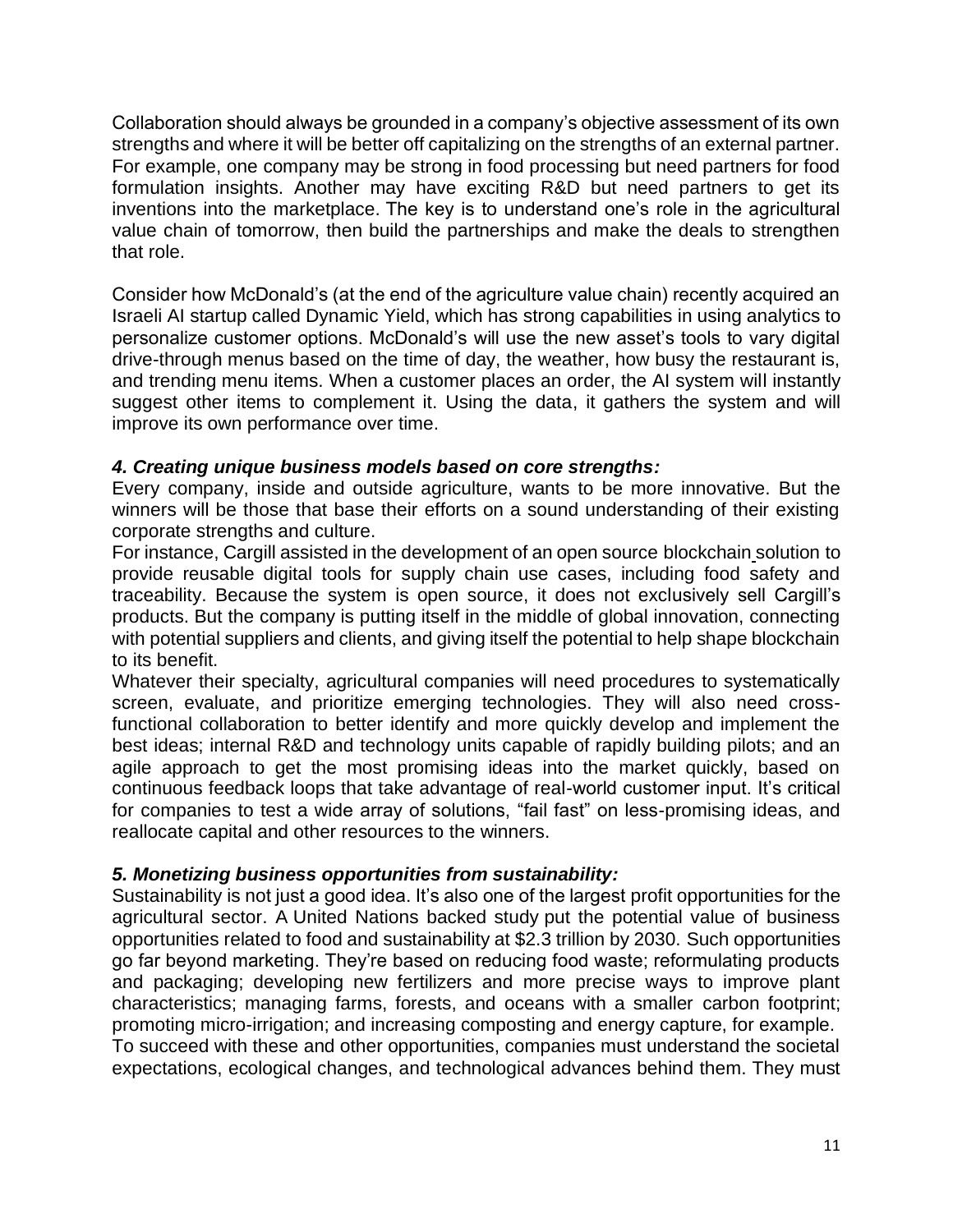be able to quantify the sustainability of their products and activities and integrate sustainability in all their investment and business decisions.

For instance, Coca-Cola and Unilever have both set ambitious and measurable sustainability goals: Coca-Cola will collect and recycle the equivalent of every bottle or it sells globally by 2030, and Unilever will reduce its environmental footprint (as quantified in sectors such as greenhouse gases, water use, and packaging) by half, also by 2030. Quantifying targets in this way requires integrating nonfinancial metrics into business models and long-range strategic planning.

Notably, sustainability requires all three of the other foundational capabilities: top-notch data and analytics, collaboration across the value chain, and in-house innovation.

Preparing for a new world is a daunting task, but many agricultural companies — as well as the technology, industrial, and logistics companies they work with — are already moving quickly.

By choosing the right place to compete in the agricultural ecosystem of the future — and building the right capabilities to win — agricultural leaders can keep growing into 2030 and beyond, all while helping to feed and sustain the world's communities.

# **Agricultural Innovation**

Agricultural innovation is the process whereby individuals or businesses bring new or existing products, processes or ways of organization into use for the first time in an agro venture in order to increase effectiveness, competitiveness, resilience to shocks and environmental sustainability, and thereby contributing to scalable social impacts.

Below are top five innovative agricultural practices and technologies that are changing the world:

- Urban Agriculture, Smart Design, and Vertical Farms.
- Bio-mimicry.
- Artificial Intelligence, IoT, and Robotic Process Automation.
- Blockchain Technology.
- Clustered Regularly Interspaced Short Palindromic Repeats (CRISPR) technologies and Genetic Editing.

GIS and GPS agriculture software, satellite imagery, agricultural drones and advanced aerial imagery cameras, together with farm value chain software and online databases are also innovative giants on the current industrial revolution.

### **Technology Transfer in Agriculture**

Technology transfer is a multi-level process of communication ideas and materials involving a variety of senders and receivers of. In agriculture, it denotes the effective and timely information sharing on best practices for a given agricultural venture. The core objective of technology transfer in agriculture is to inform timely decisions on strategies and technologies to be adopted in the farm for maximum harvest, and agricultural technology transfer forms the basis for advancing rural development.

Nowadays, technology is significantly helping growers and farmers in several ways, including precise forecasting, data-driven decision making, and more.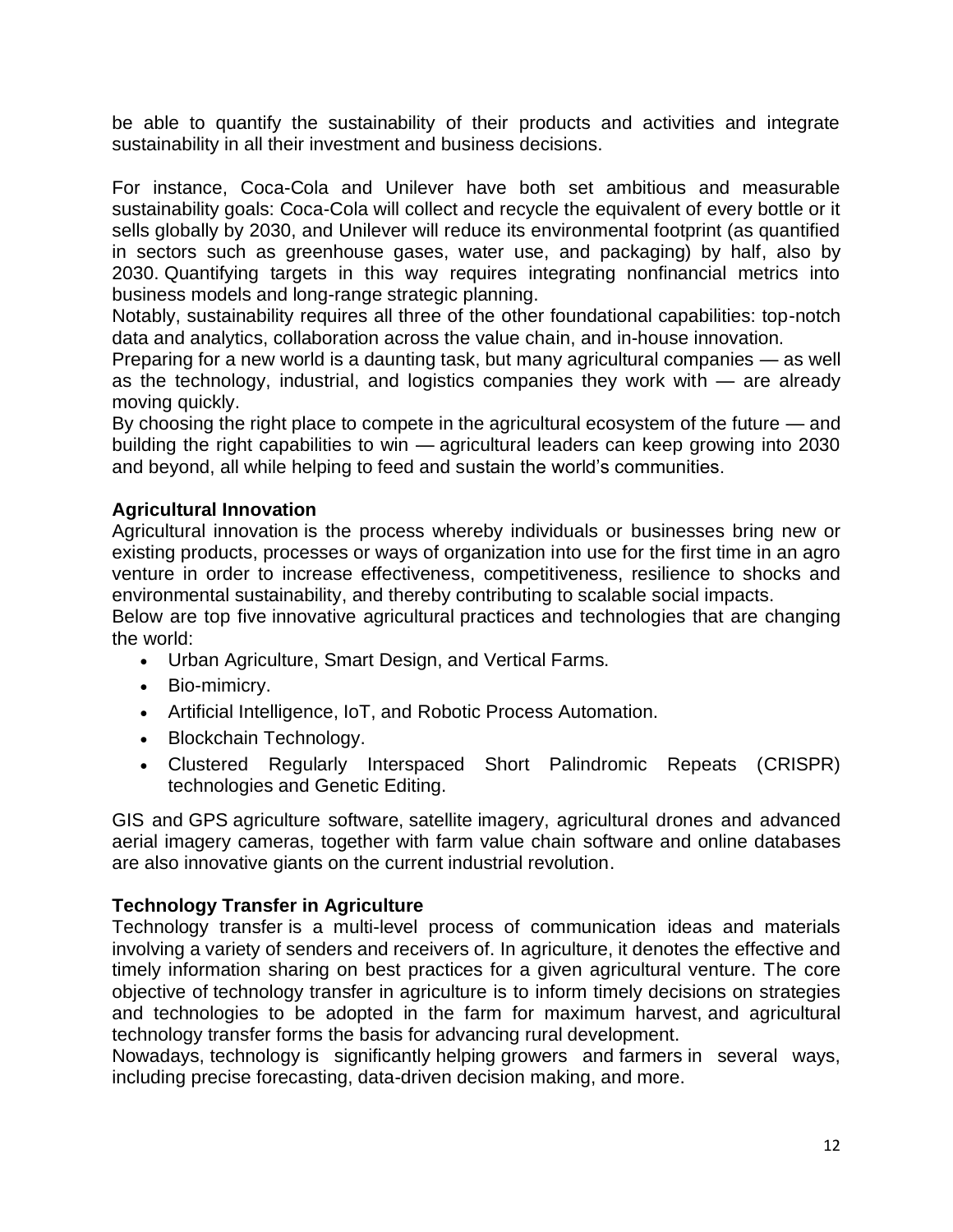# **Agriculture at the Epicenter of the Fourth Industrial Revolution**

The industrial revolution, refers to the anticipated changes from familiar technologies to completely new technologies, particularly the use of AI to make smarter planning/ business decisions and powerful autonomous robots. These describe the requisite stance of the agricultural sector, given the triple challenge of global economic distress, environmental concerns and food security.

Agriculture plays a significant role to both human and economy of a nation; that is to say, it is the backbone of a nation's economy. In addition to providing food and raw material, it also provides employment opportunities to very large percentage of the population. That being said, any new wave to be experience in the globe has its number one target as the agric sector. A discussion on the agricultural model in the fourth industrial revolution would be discussed in two broad headings: Agricultural Information Technology and Agricultural Unmanned Aerial Vehicles (UAVs).

# **What is Agricultural Information Technology?**

Agriculture Information Technology (agricultural IT/agri-tech) is an refers to digital and ingenious technologies that cover all areas of agriculture in their application. These technologies are significantly helping farmers and agribusinesses today in simplifying and optimizing agricultural activities. Some of the agricultural IT are:

- 1. Online databases, cloud storage and computing facilities for agribusinesses.
- 2. Geographical Information Systems (GIS) and Global Positioning Systems (GPS).
- 3. High accuracy Sensors for monitoring purposes on farm lands.
- 4. Mobile devices with abundance of mobile software and applications for remote business operations and farm monitoring.
- 5. Smart farming practices like robotic seed planting and crop harvesting enabled by top notch programming.

Adoption of agric-tech over the last few years has been very thrilling, with reports showing that nearly half, about 49%, of farms in the U.S. use a desktop or laptop computer to conduct farm business. Generally, in the US, Computer usage for farm business is widespread, ranging from 30% in New Mexico to 72% in Colorado Farmers need information on latest varieties, changing weather patterns, crop production techniques and improved agronomic practices for them to produce. Agricultural information technology plays a vital role in ensuring the farmers get access to this information, regardless of their agro-ecological location. The end result being improved productivity of the farmers.

# **Merits of Agricultural Information Technology**

- Modern machines can be programmed to bear the tedious efforts otherwise required of a farmer.
- Timeliness of farm operations and better estimations regarding timing can be made on the farm.
- Agri-tech facilitates transportation of farm inputs and outputs.
- Irrigational technology can be devised, and used to support effective farming in regions of low rainfall.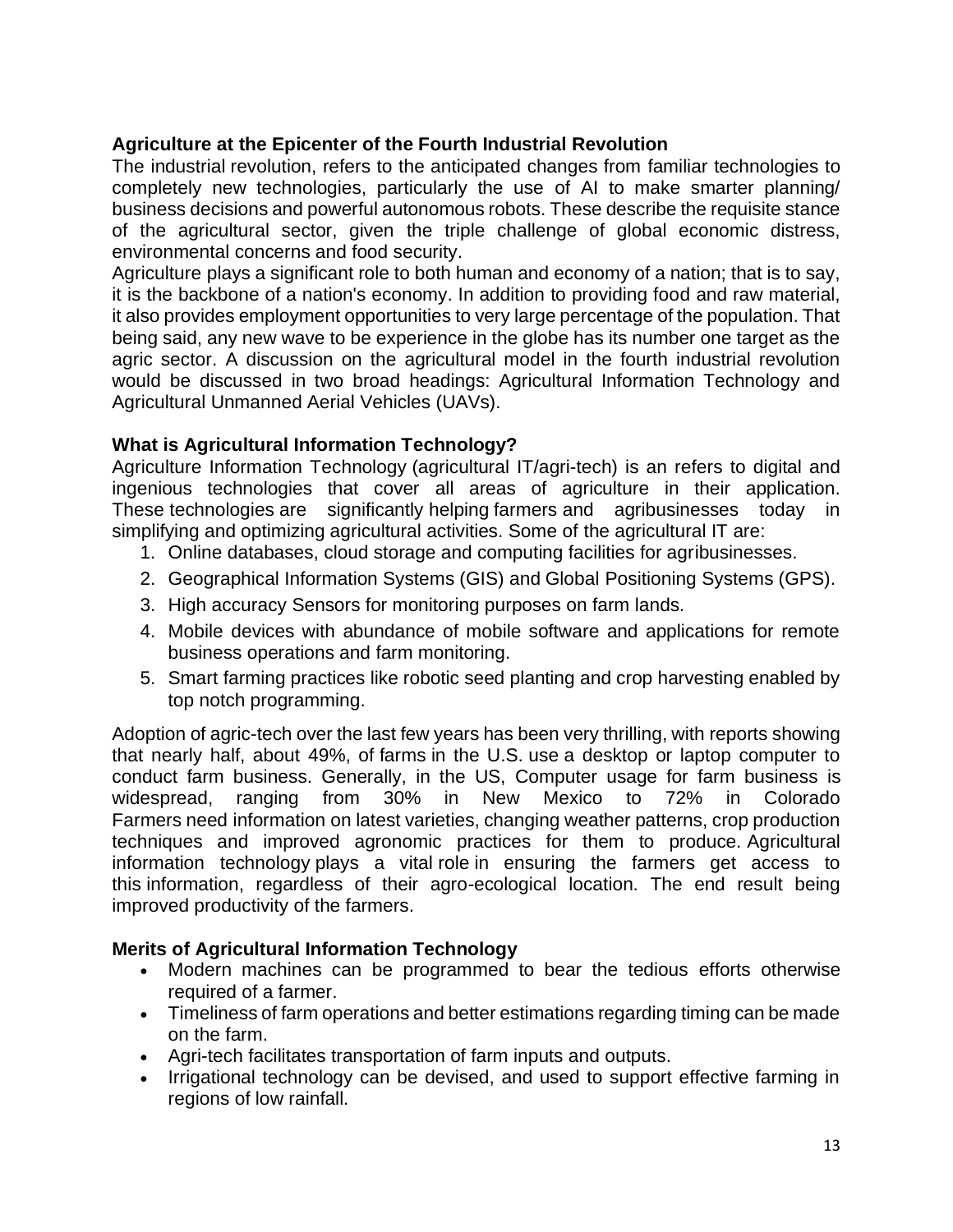- Accurate combination of plant requirements in the production of synthetic fertilizers.
- Improved combination formula for chemical pest control.
- Better marketing and exposure to the price through information sharing on the
- Higher tendency for greener/environmentally friendly processes than what is obtainable manually.

# **Demerits of Agricultural Information Technology**

- The rule-based of robots may lead to continuous application of a farm input at the set time, when ideally that input should be suspended. For instance, in the case of a robot installed to water crops at a set time, if not checked, the robot would still go ahead to water the crops after a heavy downpour.
- Lack of the knowledge on the working principle of a programmed machine may lead to disastrous results.
- The cost of operations and maintenance of a farm utilizing agri-tech is very high.
- Overuse of machines may lead to environmental damage.

### **What is an Agricultural Unmanned Aerial Vehicle?**

Agricultural Unmanned Aerial Vehicles (agricultural UAV/agricultural drones) are drones designed specifically for performing agricultural tasks that are manual, repetitive in nature, rule based and can be carried out with little or no supervision by more experienced farm workers. Agricultural drones can help do challenging and time-consuming tasks, all while minimizing costs for the farm.

Currently, there are six common uses of agricultural drones which are listed below:

# **1. Soil and Field Analysis**

In the end, the beginning. And the middle of the crop cycle, agricultural drones can be used to help get useful data about current soil quality. 3D maps of the current soil taken by these drones can also be used to detect and analyze issues with soil quality, nutrient management and/ pointing out dead zones of soil. This information can help farmers identify the most effective patterns of cultivation, crop management, soil improvement, and more, to be adopted. Constant monitoring like this helps make better use of water resources, as well as better manage nutrient levels in crops.

# **2. Sowing Seeds**

Agricultural drone cultivation is a relatively new technology and not yet used in most farmlands, but so much experiments are being carried out on it, one of which involves manufacturers experimenting with dedicated systems that can release seedpods into prepared soil. Agricultural drone startups have played a fundamental role in research and development for developing these unique UAVs, and on widespread usage, these agricultural drones are expected to help with a wide range of environmental and agricultural issues bordering on manual seed planting. For example, a startup, [DroneSeed](https://www.droneseed.com/) has worked on using drones capable of delivering up to 57 pounds of payload, which could be seeds, herbicides, fertilizers or a combination of all three. These UAVs were also equipped to water the farm land on every flight—a capability which could be scaled up to help with reforestation and replanting projects. When such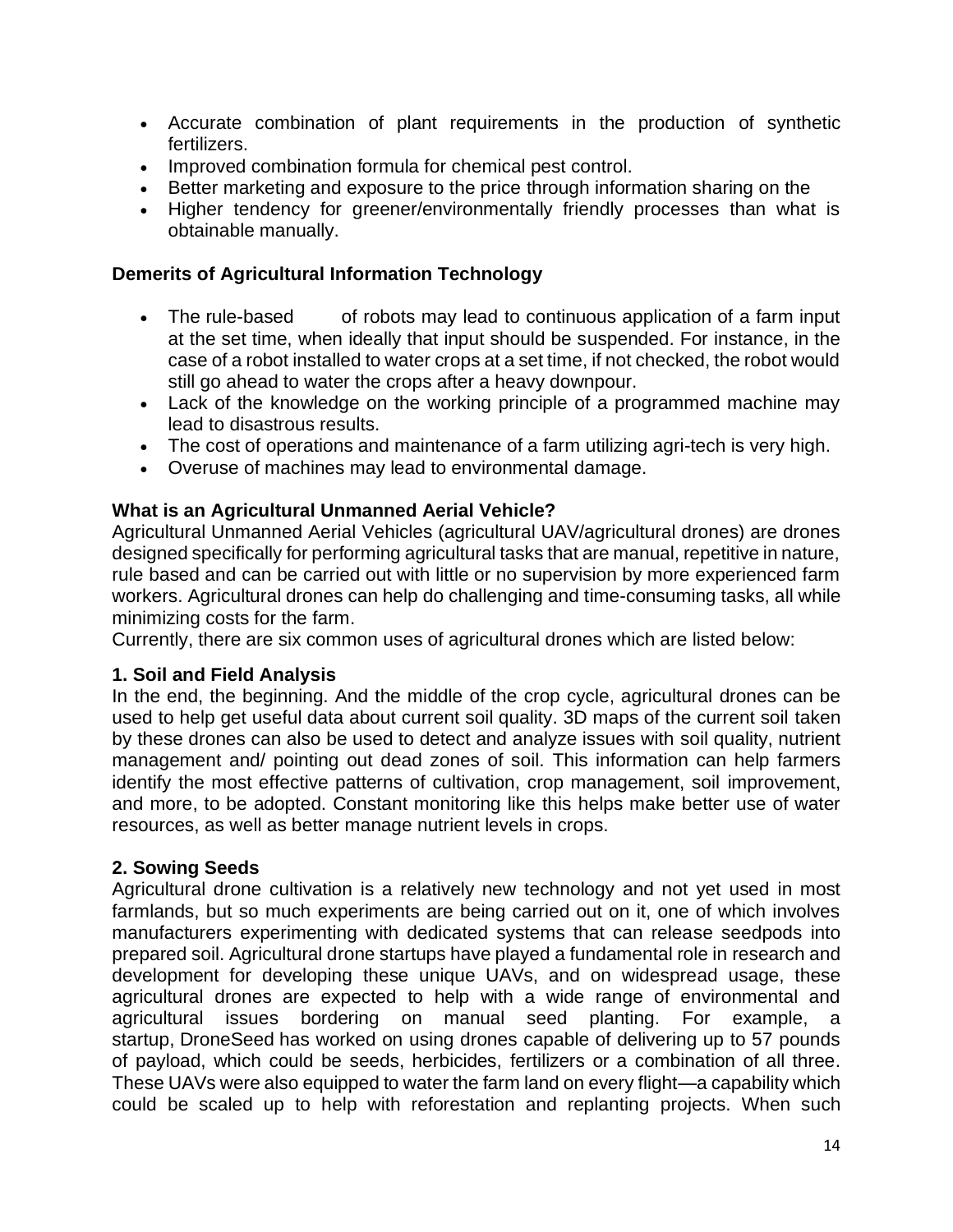agricultural drones are fully available, they will serve the purpose of reducing planting times and labor costs across the board.

### **3. Crop Spray and Topical Spraying**

Crops must receive consistent fertilization and herbicide spraying to maintain high yields, and this can be done with agricultural drones. With proper connections between these agricultural drones and large tanks filled with fertilizer, herbicides, or pesticides, employing them to spray crops is safer and more cost-effective. The agricultural drones can be programmed to work on specific schedules and methods. For example, if there is an outbreak of fungus in a specific section of crops, they can be used to identify this, and with the speed at which agricultural drones can operate, they can quickly treat this problem via chemical spraying before it becomes a widespread problem on the entire farm. Spot spraying is also available with these set of agricultural drones, so the in a case where the problem on the farm land is a little weed growing at a specific corner or only a specific crop type is being attacked by a pest, rather than spraying the entire space manually; plus the colossal waste of time and resources, the agricultural drones will spot spray to achieve the same end, and the task would be succeeded in less time, with fewer financial resources, and with less environmental implications.

### **4. Survey and Wipe Crops**

One of the most significant advantages of using agricultural drone technology is ease, and their effectiveness for large-scale cropping and land monitoring. In the past, satellite or plane images have been used to help get an extensive view of the farm, while at the same time helping to identify potential problems. Not only were these images expensive, they lacked the resolution that the agricultural drones of today provide can provide. Agricultural drones can provide real-time footage, and then time-based animation that can illuminate crop progress in real-time. Through the agricultural drone mapping and surveying, farmers can now make technical decisions based on real-time data, not old photos or approximate views made by planes or satellites. Finally, also incorporating near-infrared (NIR) sensors into the agricultural drones means that plant health can be determined based on light absorption, thus making it possible to have a view of the farm's health.

### **5. Irrigation Monitoring and Management**

Agricultural drones equipped with thermal cameras can help identify irrigation problems in an irrigation farm, or identify areas receiving too little or too much moisture in a conventional farm. With this information, crops can be better positioned to maximize plant watering and farm drainage, as well as avoid water pooling, which could damage sensitive crops. Finally, not only will the agricultural drones be able to cut down on any cost associated with faulty irrigation or crop damage due to over application/ dearth of water, but the agricultural drones can also spot waterlogging early enough to prevent damages to other farm ICT devices or to the quality of scans of the agricultural drones.

### **6. Check Livestock in Real-Time**

Many agricultural drones are equipped with thermal imaging cameras that enables a them to check livestock during their flight around the farm. This allows farmers to track their livestock much more often, with less time and less employee investment needed. Just